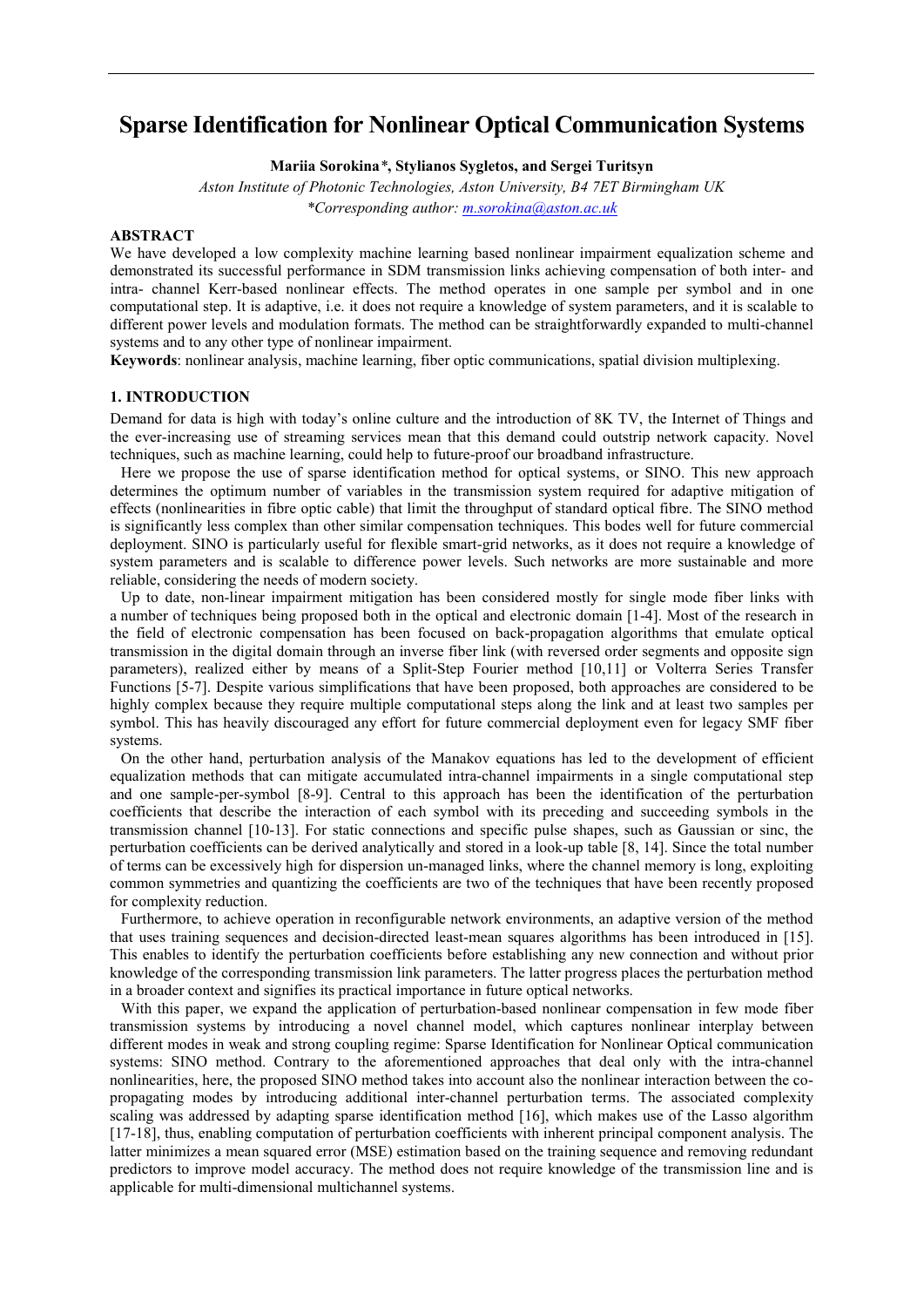#### **2. METHOD**

It is common to use correlations for signal analysis, as it enables to reveal the fundamental relations between the components. Here we are interested in representing each received sample dependent on its neighbours via a clear closed-form expression:  $Y_k = \Theta(X)\Xi$ , here in bold matrices and vectors are denoted. Thus we express the output symbol Y at each time slot k via its neighbours using  $\Sigma$  – an interaction matrix. Note that due to nonlinear mixing we consider various nonlinear combinations of samples, thus we create an appropriate alphabet matrix  $\Theta(X) = [\dots X_k \ X_k^2 X_{k+1}^* \dots]$ . As there is dependence only between small number of components, it means that only if we take a sweep of the neighbours only a few components in  $\Theta(X)$  will contribute, consequently the matrix  $\Xi$  is sparse. The latter enables to make use of sparsity, in particular, use recently proposed sparse identification in nonlinear dynamical systems (SINDY) [16].

Finally, the SINO method is scalable to different modulation formats and signal powers as the matrix **Ξ** remains unchanged, while power and modulation format influence are naturally incorporated in **Θ**. Thus, once the matrix **Ξ** has been identified during the establishment of a connection, and as long as the memory properties of the channel do not change, there is no need for retraining the algorithm and the same **Ξ** can be used for any other modulation format (see Fig. 1a). This property makes the method extremely useful for flexible smart-grid network applications.

Overall procedure is as follows (see Fig. 1b):

1) We start by choosing the sample of interest  $Y_k$ . Then we identify the a number of neighboring components and list all possible nonlinear combinations of those to take into account  $\chi_3$  nonlinearity –  $\Theta(X)$ 

2) We apply regression algorithm, e.g. Lasso, to identify the interaction matrix **.** Note, the matrix needs to be sparse. We choose the values of  $\Sigma$  that correspond to sparsity knob which satisfies the minimum mean squared error criteria (see Fig. 1b). Once the matrix is identified the problem is solved;

3) We verify the solution by plotting the measured and predicted values for a different data set alongside each other and the corresponding prediction error.



*Figure 1: a) Demonstration of the method efficiency for uncompensated (red) and recovered (blue) constellations for 16-, 64-, 256-, and 1024- QAM after 1000km of single mode transmission with average launched power of -3dBm; b) Schematic representation of the principle: the output signal Y is represented through nonlinear combination of input signal Θ(X) via sparse matrix Ξ.* 

### **2. RESULTS**

The simulations parameters are summarized in Table 1. We investigated the transmission of a single wavelength spatial super-channel, along a 10-span FMF link of total length  $10\times100$  km = 1000 km. We considered D spatial modes, each one of them including two polarization states, with D taking values of 1, 3, and 6. On each of the 2D subchannels we launched a 4096-symbol, 16-QAM modulated stream of root-raised cosine pules (0.01 rolloff) at a symbol rate of 32 GBaud and sampling rate of 16 samples-per-symbol (SpS). A FM-EDFA of 4.5 dB noise figure was considered after each span for compensating the propagation losses. Our focus was on investigating the equalization performance on the Kerr nonlinear effects only. Therefore, for the signal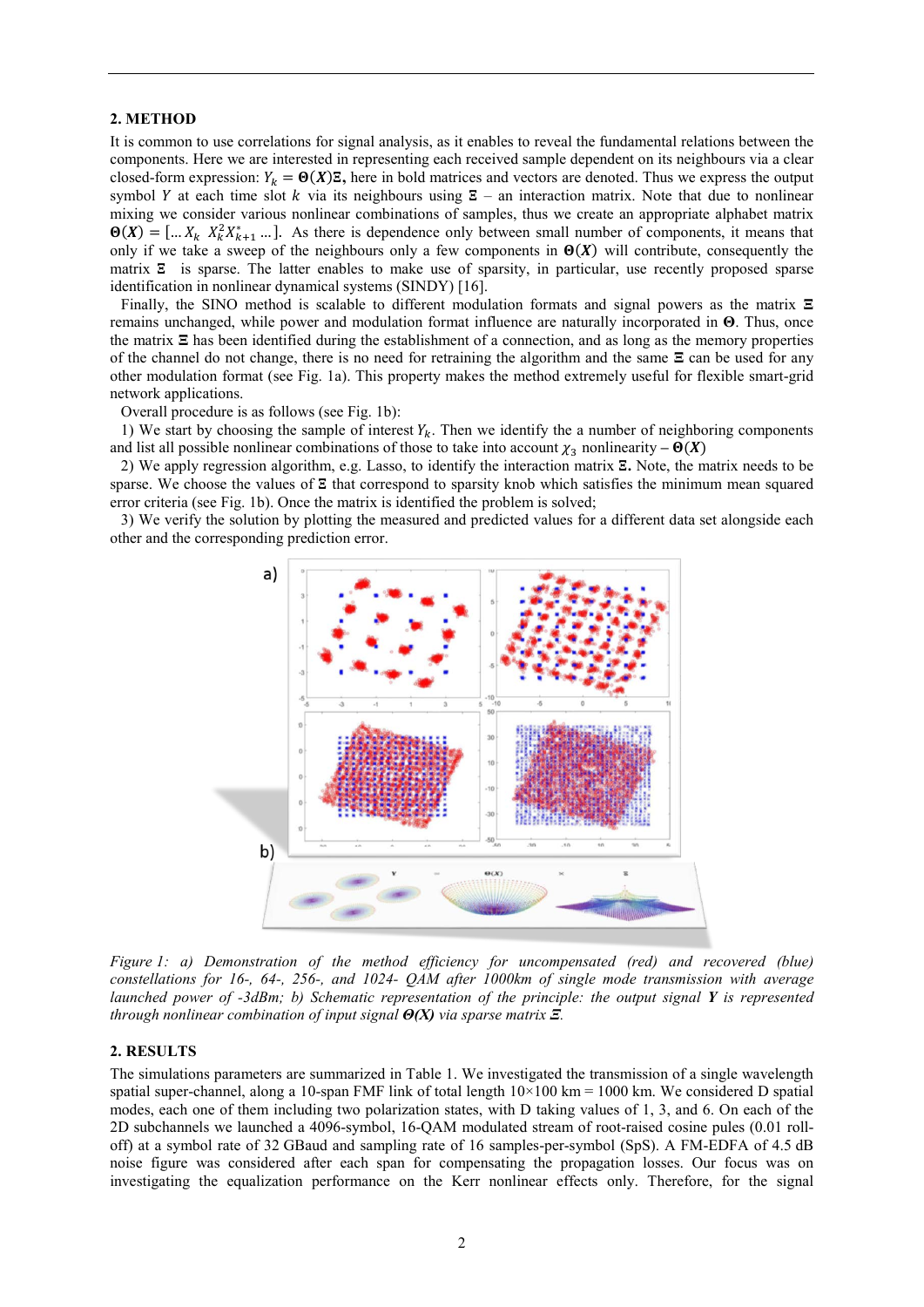transmission we considered for every mode a Manakov-type of the propagation equation, where the nonlinear effects are already averaged over all polarization states due to the randomly changing birefringence. Also, for simplicity and without loss of generality, the modes belonged in the same group and they were strongly coupled, which implies a single nonlinear coefficient both for intra- and inter-modal effects (i.e. 1.4 1/W/km), and common group velocity and chromatic dispersion parameters. Finally, the performance was compared in terms of  $Q^2$ -factor which as calculated from the error vector magnitude (EVM), according to  $Q^2 = 1/EWM^2$ . In Fig. 2, we compare the equalization performance of our proposed technique (dotted lines) with the case of equalizing linear impairments only (dashed lines), as well as, with the case of having ideal digital back propagation (DBP) (solid lines). Ideal DBP endures the full compensation of deterministic non-linearity and it is limited by nonlinear signal-noise interactions The proposed nonlinear equalization scheme, results in an above 3 dB improvement for single mode transmission, which decreases to 2 and 1 dB for the 3 and 6 mode cases, respectively. The decrease in performance is attributed to the fact that we had considered only the 1st order terms in the nonlinear expansion of the perturbation model. Our proposed method can be straightforwardly applied to higher orders by augmenting the library matrix **Θ** with higher order term of *X*, however, this is an issue to be addressed in a future work. The performance of the proposed algorithm depends strongly on the calculation accuracy through the evaluation of the sparse matrix **Ξ**. The calculations can be further improved by using more advanced methods for sparse matrix calculation than LASSO.





*Figure 2. Q<sup>2</sup> -factor vs. Launch power per spatial mode (i.e. average power of two pol. multiplexed sub-channels) using the proposed method (dotted) compared to ideal digital back propagation (solid) and linear compensation (dashed), for 1, 3 and 6 spatial modes (green, blue, red). Analytic expressions based on Gaussian noise model are plotted by filled symbols.*

Yet, in this simple configuration, which operated with a single sample per symbol and required just a single matrix multiplication, we were able to outperform conventional compensation techniques such as DBP.

An important advantage of the proposed algorithm is that it ensures lowest complexity by evaluating the coupling matrix elements while removing the redundant terms. For example, in the simulated case the number of unique non-zero elements was 48 compared to the estimation of lowest complexity previous algorithm with adaptive filtering [15] 96 components  $(M - 1) \ln(M - 1) + 3M - 1$  and non-optimized 324  $(2M + 1)^2$ [8], where  $M = |B^2 \beta_2 L/2|$  - estimation on channel memory (|x| denotes a floor function of a variable x). Furthermore, the previous algorithms were developed only for compensation of inter-channel nonlinearities, while in multichannel operation the complexity will increase proportionally to the number of channels. And the proposed algorithm with the inherent principal component analysis is crucial. In comparison using conventional